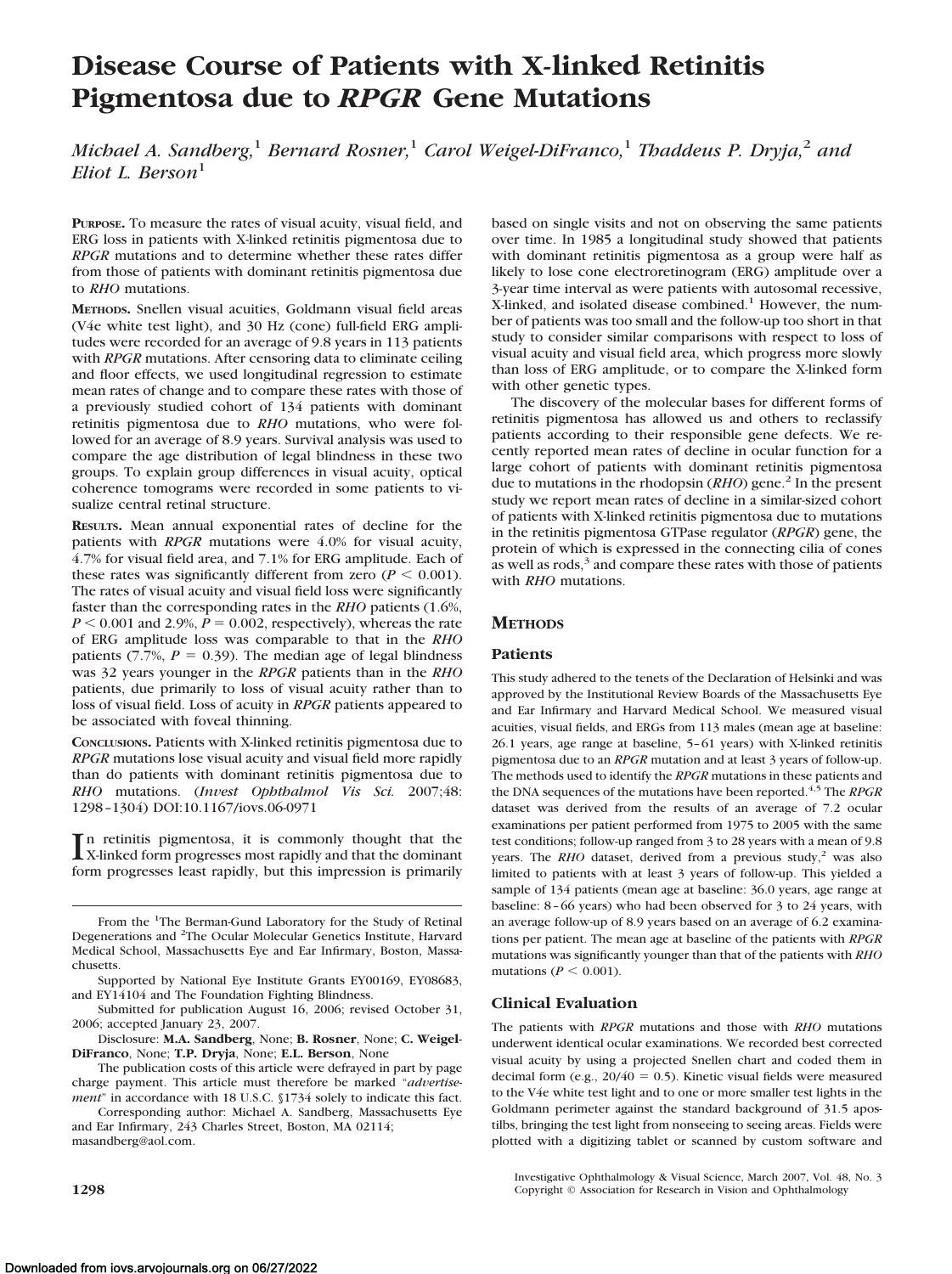| <b>TABLE 1.</b> Baseline Ocular Function of Patients with <i>RPGR</i> Mutations in Exons 1 to 14 |  |
|--------------------------------------------------------------------------------------------------|--|
|--------------------------------------------------------------------------------------------------|--|

| ID    | Mutation*                | Protein        | Age<br>(y) | VA <sup>+</sup><br><b>OD</b> | VA <sup>+</sup><br><b>OS</b> | VF‡<br><b>OD</b> | VF‡<br><b>OS</b> | <b>ERGS</b><br><b>OD</b> | <b>ERGS</b><br><b>OS</b> |
|-------|--------------------------|----------------|------------|------------------------------|------------------------------|------------------|------------------|--------------------------|--------------------------|
| 5843  | c.186G $\rightarrow$ A   | Gly43Arg       | 26         | 20/50                        | 20/40                        | 1967             | 2410             | 0.45                     | 0.49                     |
| 410   | $c.187G \rightarrow A$   | Gly43Glu       | 30         | 20/60                        | 20/50                        | 1473             | 405              | NA                       | NA                       |
| 6813  | $c.238G \rightarrow T$   | Gly60Val       | 18         | 20/40                        | 20/50                        | 289              | 299              | 1.11                     | 1.43                     |
| 845   | c.415delT                | Leu119:Ter@131 | 19         | 20/100                       | 20/400                       | NA               | NA               | 2.7                      | 2.7                      |
| 6947  | c.415delT                | Leu119:Ter@131 | 30         | 20/60                        | 20/50                        | NA               | NA               | 0.11                     | 0.11                     |
| 3933  | $c.438A \rightarrow G$   | Arg127Gly      | 19         | 20/200                       | 20/60                        | 87               | 280              | <b>NA</b>                | <b>NA</b>                |
| 7539  | $c.438A \rightarrow G$   | Arg127Gly      | 25         | 20/50                        | 20/40                        | 2355             | 2464             | 0.02                     | 0.09                     |
| 6208  | c.544 545delTT           | Phe162;Ter@165 | 31         | 20/50                        | 20/50                        | 1120             | 2141             | 0.13                     | 0.2                      |
| 19673 | $c.664C \rightarrow A$   | Ser202Ter      | 8          | 20/50                        | 20/50                        | 13371            | 13941            | NA                       | 6.28                     |
| 5571  | $c.664C \rightarrow A$   | Ser202Ter      | 27         | 20/50                        | 20/60                        | 3893             | 4079             | NA                       | NA                       |
| 116   | c.806delC                | Ala249;Ter@296 | 27         | 20/200                       | 20/70                        | 7625             | 9005             | NA                       | NA                       |
| 6004  | c.896delT                | Phe279;Ter@297 | 27         | 20/50                        | 20/50                        | 2626             | 3379             | 0.29                     | 0.43                     |
| 15587 | c.897 901delCTTTT        | Leu280;Ter@280 | 34         | 20/30                        | 20/40                        | 3603             | 3330             | 0.85                     | 1.04                     |
| 1053  | c.928delA                | Glu290;Ter@297 | 34         | 20/40                        | 20/40                        | 512              | 209              | NA                       | NA                       |
| 5784  | $c.964G \rightarrow A$   | Cys302Tyr      | 33         | 20/70                        | 20/80                        | 3563             | 3622             | 0.58                     | 0.56                     |
| 19353 | c.1039T $\rightarrow$ G  | Leu327Ter      | 8          | 20/70                        | 20/80                        | 9533             | 9931             | 2.45                     | 3.65                     |
| 19351 | c.1039T $\rightarrow$ G  | Leu327Ter      | 9          | 20/50                        | 20/40                        | 11535            | 10512            | 3.3                      | 2.6                      |
| 6082  | c.1151_1152insT          | Ala365;Ter@376 | 24         | 20/40                        | 20/30                        | 2313             | 2166             | 0.05                     | 0.06                     |
| 582   | $c.1159$ del $C$         | Pro367:Ter@380 | 46         | 20/60                        | 20/100                       | 308              | 245              | 0.27                     | 0.14                     |
| 3157  | c.1366G $\rightarrow$ A  | Gly436Asp      | 5          | 20/30                        | 20/30                        | 9985             | $\Omega$         | 8                        | 8                        |
| 1779  | c.1366G $\rightarrow$ A  | Gly436Asp      | 17         | 20/50                        | 20/25                        | 11527            | 9769             | 15                       | NA                       |
| 1591  | c.1366G $\rightarrow$ A  | Gly436Asp      | 19         | 20/30                        | 20/25                        | 11608            | 10917            | <b>NA</b>                | NA                       |
| 11730 | c.1366G $\rightarrow$ A  | Gly436Asp      | 47         | 20/200                       | 20/100                       | 4017             | 4624             | 1.93                     | 2.38                     |
| 7056  | c.1435_1436delTC         | Val459;Ter@461 | 27         | 20/30                        | 20/40                        | 2356             | 3220             | 0.6                      | $0.8\,$                  |
| 2981  | c.1435 1436delTC         | Val459;Ter@461 | 31         | 20/30                        | 20/25                        | 3135             | 2925             | <b>NA</b>                | <b>NA</b>                |
| 5714  | c.1641 1644delACAA       | Thr528;Ter@531 | 33         | 20/70                        | 20/50                        | 2163             | 2396             | 0.22                     | 0.19                     |
| 3288  | c.1806G $\rightarrow$ T  | Glu583Ter      | 25         | 20/50                        | 20/70                        | NA               | NA               | NA                       | NA                       |
| 5955  | $IVS1+1G \rightarrow A$  | Unknown        | 41         | 20/60                        | 20/60                        | 3408             | 6374             | 7.23                     | 7.29                     |
| 15433 | $IVS7-1G \rightarrow A$  | Unknown        | 22         | 20/50                        | 20/60                        | 6022             | 8437             | 0.82                     | 0.77                     |
| 3044  | $IVS13-1G \rightarrow A$ | Unknown        | 12         | 20/30                        | 20/30                        | 9966             | 8800             | NA                       | NA                       |
| 15521 | $IVS13-1G \rightarrow A$ | Unknown        | 31         | 20/20                        | 20/400                       | 7228             | 6359             | 3.87                     | 3.92                     |
| 1560  | $IVS3-6T \rightarrow A$  | Unknown        | 25         | 20/25                        | 20/25                        | 1991             | 1793             | 1.83                     | 1.83                     |
| 6737  | IVS4 $1G \rightarrow C$  | Unknown        | 22         | 20/40                        | 20/30                        | 9435             | 9626             | 0.43                     | 0.31                     |
|       |                          | Mean           | 26         | 20/45                        | 20/46                        | 4967             | 4789             | 2.27                     | 1.97                     |

NA, not available.

\* Nucleotide positions in *RPGR* exons 1 to 14 are based on the study by Meindl et al.<sup>15</sup>

† Measured with a projected Snellen chart.

 $\ddagger$  Visual field area in deg<sup>2</sup> to the V4e white stimulus of the Goldmann perimeter (normal  $\geq 11,399$  deg<sup>2</sup>).

§ ERG amplitude in  $\mu$ V to 30 Hz white full-field stimulation (normal  $\geq$  50  $\mu$ V).

converted to areas in square degrees. Although a cartographic distortion arises from projecting the curved surface of the perimeter onto the flat visual field chart<sup>6</sup> and the projection of the visual field onto the retina is nonlinear based on a schematic eye, $\frac{7}{1}$  most longitudinal studies of visual field progression in retinitis pigmentosa have not applied corrections to their chart data,<sup>1,2,8-10</sup> and we elected to do the same for consistency. We elicited full-field cone ERGs with  $10-\mu s$ ,  $30-Hz$ flashes of white light  $(0.2 \text{ cd-s/m}^2)$  after pupillary dilation, 45 minutes of dark adaptation, and having recorded responses in the dark to 0.5 Hz flashes of light. ERGs were monitored with a contact lens electrode on the topically anesthetized cornea and differentially amplified. Consecutive responses to 30-Hz flashes greater than 10  $\mu$ V in amplitude were photographed from the screen of an oscilloscope or digitized and quantified by computer. Smaller responses were digitized, smoothed with a band-pass filter, and averaged. Waveforms in response to 30-Hz flashes were quantified with respect to trough-to-peak amplitudes, and amplitudes  $< 0.05 \mu V$ , considered nondetectable, were recoded as 0.05  $\mu$ V. In this study, we limited our analyses to the V4e white test light for measuring visual fields and to 30-Hz white flashes for eliciting ERGs, because only these conditions of testing provided us with sufficiently large data sets to estimate rates of change with high precision.

As part of a separate program, $11$  we had recorded optical coherence tomograms (OCTs) from 5 of the patients with *RPGR* mutations (age range, 19 – 47 years) and from 10 of the patients with *RHO* mutations (age range, 20 –52 years). The *RPGR* patients had visual acuities of 20/30 to 20/200, and the *RHO* patients had visual acuities of 20/20 to 20/60 (excluding an eye of one patient with a history of deep amblyopia). We evaluated these tomograms to search for a structural basis for visual acuity differences in these two groups.

#### **Statistical Analyses**

For estimating mean rates of change, we censored visual acuities of 20/20, except those that followed a lower value, to minimize a ceiling effect, because on our coding sheet we had constrained Snellen visual acuities to be  $\leq$ 20/20. To minimize floor effects, we also censored patients with baseline visual acuities 20/100 and follow-up data after visual acuity declined to  $\leq$  20/100. For patients who became aphakic or pseudophakic in either eye at follow-up, those follow-up visits were excluded from visual acuity analyses. We also censored baseline visual field areas  $\leq 78$  deg<sup>2</sup> (i.e., equivalent to a diameter of 10°) and follow-up data after the first occurrence of an area  $\leq$ 78 deg<sup>2</sup> to minimize floor effects. To minimize floor effects, we censored baseline ERG amplitudes  $<$  0.68  $\mu$ V and follow-up data after the amplitude decreased to  $0.34 \mu$ V. The censoring criteria were those applied in a previous study of patients with dominant *RHO* mutations.<sup>2</sup> After applying these criteria, we eliminated patients from a given analysis if their residual follow-up was  $\leq$ 3 years.

We converted all measures of ocular function to natural logarithms, because an exponential model has been shown to be optimal for evaluating cell loss over time in animal models of retinitis pigmen-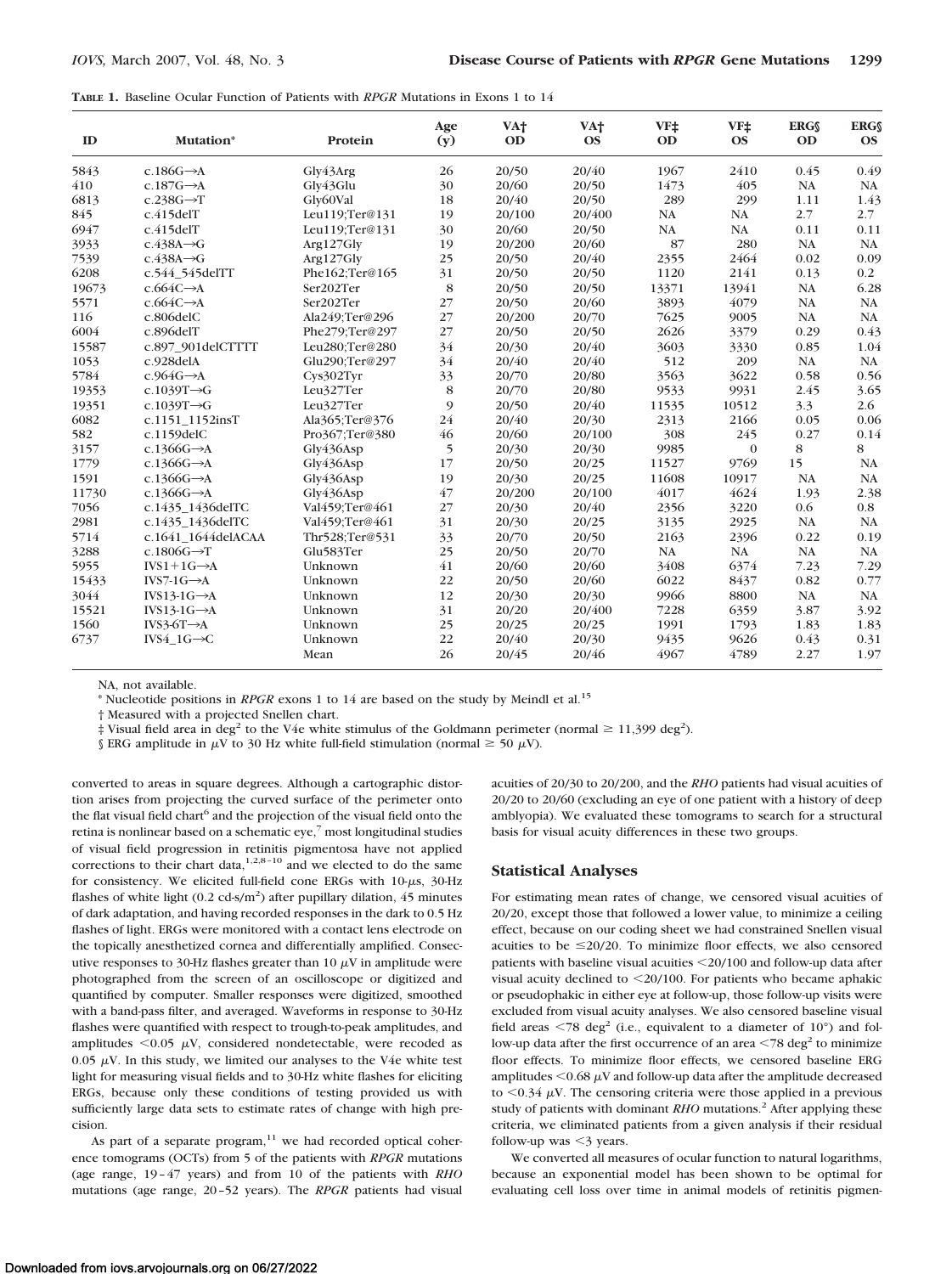## **TABLE 2.** Baseline Ocular Function of Patients with *RPGR* Mutations in ORF15

| ID            | Mutation*                                                 | Protein                                    | Age<br>(y)     | VA†<br>OD       | VA†<br><b>OS</b> | VF‡<br><b>OD</b> | VF‡<br><b>OS</b> | <b>ERGS</b><br><b>OD</b> | <b>ERGS</b><br><b>OS</b> |
|---------------|-----------------------------------------------------------|--------------------------------------------|----------------|-----------------|------------------|------------------|------------------|--------------------------|--------------------------|
| 7273          | $g.$ ORF15+82 83insA                                      | ORF15Asn27;Ter@43                          | 13             | 20/30           | 20/40            | 3734             | 4151             | 0.6                      | 0.6                      |
| 15396         | $g$ .ORF15+327A $\rightarrow$ T                           | ORF15Lys109Ter                             | 25             | 20/30           | 20/30            | 8440             | 8051             | 2.59                     | 2.51                     |
| 15370         | $g$ .ORF15+369G $\rightarrow$ T                           | ORF15Glu123Ter                             | 34             | 20/80           | 20/80            | 4536             | 3952             | 5.59                     | 4.4                      |
| 6045          | $g$ .ORF15+423G $\rightarrow$ T                           | ORF15Glu141Ter                             | 31             | 20/70           | 20/200           | 834              | 305              | 0.21                     | 0.27                     |
| 6820          | $g$ .ORF15+465G $\rightarrow$ T                           | ORF15Glu155Ter                             | 28<br>34       | 20/40           | 20/40            | 2094             | 3293             | 0.44                     | 0.59<br>0.86             |
| 19848<br>7730 | $g$ .ORF15+465G $\rightarrow$ T<br>g.ORF15+481_484delGAGA | ORF15Glu155Ter<br>ORF15Arg160;Ter@229      | 16             | 20/40<br>20/40  | 20/50<br>20/40   | 2686<br>10076    | 3471<br>12254    | 0.77<br>0.24             | 0.22                     |
| 7258          | g.ORF15+481_484delGAGA                                    | ORF15Arg160;Ter@229                        | 17             | 20/50           | 20/50            | 9710             | 9710             | $0.2\,$                  | 0.13                     |
| 3554          | g.ORF15+483 484delGA                                      | ORF15Glu161;Ter@183                        | 18             | 20/40           | 20/40            | NA               | NA               | NA                       | NA                       |
| 6977          | g.ORF15+483_484delGA                                      | ORF15Glu161;Ter@183                        | 24             | 20/30           | 20/25            | 3099             | 3440             | 3.91                     | 3.28                     |
| 6219          | g.ORF15+483_484delGA                                      | ORF15Glu161;Ter@183                        | 33             | 20/60           | 20/400           | 3882             | 3493             | 1.11                     | 0.51                     |
| 2482          | g.ORF15+499_502delAGGA                                    | ORF15Lys166;Ter@229                        | 22             | 20/30           | 20/40            | 8020             | 7086             | NA                       | NA                       |
| 7344          | $g$ .ORF15+507G $\rightarrow$ T                           | ORF15Glu169Ter                             | 17             | 20/25           | 20/20            | 9978             | 8544             | 1.3                      | 1.8                      |
| 5667          | $g$ .ORF15+507G $\rightarrow$ T                           | ORF15Glu169Ter                             | 19             | 20/20           | 20/25            | 12961            | 11504            | 4.21                     | 5.43                     |
| 5654          | $g$ .ORF15+507G $\rightarrow$ T                           | ORF15Glu169Ter                             | 30             | 20/400          | 20/40            | 1198             | 1552             | $0.4\,$                  | 0.4                      |
| 6197          | $g$ .ORF15+507G $\rightarrow$ T                           | ORF15Glu169Ter                             | 33             | 20/40           | 20/40            | NA               | NA               | NA                       | NA                       |
| 7073          | g.ORF15+517_518delAG                                      | ORF15Glu172;Ter@183                        | 24             | 20/40           | 20/40            | 1655             | 2364             | 0.32                     | 0.23                     |
| 3389          | g.ORF15+614_615delAA                                      | ORF15Lys201;Ter@248                        | 14             | 20/70           | 20/60            | 9936             | 11556            | NA                       | NA                       |
| 7402          | g.ORF15+614_615delAA                                      | ORF15Lys201;Ter@248                        | 24             | 20/40           | 20/200           | 2652             | 1939             | 0.24                     | 0.28                     |
| 5740          | g.ORF15+614_615delAA                                      | ORF15Lys201;Ter@248                        | 34             | 20/60           | 20/400           | 5322             | 3884             | 2.86                     | 2.71                     |
| 5849          | g.ORF15+650_653delAGAG                                    | ORF15Thr216;Ter@229                        | 26             | 20/100          | 20/70            | 4868             | 5128             | 0.24                     | 0.18                     |
| 3794          | g.ORF15+652 653delAG                                      | ORF15Glu217;Ter@248                        | 26             | 20/70           | 20/30            | NA               | NA               | NA                       | NA                       |
| 3248          | g.ORF15+652_653delAG                                      | ORF15Glu217;Ter@248                        | 14             | 20/30           | 20/30            | NA               | NA               | NA                       | 24                       |
| 5935          | g.ORF15+652 653delAG                                      | ORF15Glu217;Ter@248                        | 16             | 20/25           | 20/30            | 2883             | 2332             | 0.59                     | 0.59                     |
| 11496         | g.ORF15+652_653delAG                                      | ORF15Glu217;Ter@248                        | 19             | 20/40           | 20/30            | 11851            | 11460            | 3.5                      | 3.64                     |
| 6631          | g.ORF15+652_653delAG                                      | ORF15Glu217;Ter@248                        | 19             | 20/30           | 20/80            | 2341             | 2604             | 1.6                      | 1.53                     |
| 125           | g.ORF15+652_653delAG                                      | ORF15Glu217;Ter@248                        | 21             | 20/30<br>20/100 | 20/40            | NA               | NA               | NA                       | NA                       |
| 15290<br>5757 | g.ORF15+652_653delAG<br>g.ORF15+652_653delAG              | ORF15Glu217;Ter@248<br>ORF15Glu217;Ter@248 | 26<br>31       | 20/70           | 20/80<br>20/80   | 4899<br>3328     | 6706<br>4165     | 2.36<br>2.4              | 3.9<br>1.25              |
| 6857          | g.ORF15+659_660delAG                                      | ORF15Arg219;Ter@248                        | 15             | 20/30           | 20/30            | 12003            | 12491            | 1.2                      | 2                        |
| 6772          | g.ORF15+659_660delAG                                      | ORF15Arg219;Ter@248                        | 34             | 20/70           | 20/60            | 2717             | 2591             | 0.72                     | 0.54                     |
| 14309         | g.ORF15+670_671delAA                                      | ORF15Lys223;Ter@248                        | 8              | 20/30           | 20/30            | 8874             | 8360             | 6.09                     | 6.16                     |
| 1924          | g.ORF15+670_671delAA                                      | ORF15Lys223;Ter@248                        | 21             | 20/30           | 20/40            | 6800             | 6024             | 17                       | 17                       |
| 14066         | g.ORF15+673_674delAG                                      | ORF15Glu224;Ter@248                        | 16             | 20/30           | 20/20            | 6936             | 10409            | 13                       | 13                       |
| 7364          | g.ORF15+673_674delAG                                      | ORF15Glu224;Ter@248                        | 29             | 20/50           | 20/40            | 616              | 1139             | 0.08                     | 0.16                     |
| 1886          | g.ORF15+673_674delAG                                      | ORF15Glu224;Ter@248                        | 31             | 20/100          | 20/200           | NA               | NA               | NA                       | NA                       |
| 156           | g.ORF15+673_674delAG                                      | ORF15Glu224;Ter@248                        | 33             | 20/400          | 20/400           | NA               | NA               | NA                       | NA                       |
| 13290         | $g$ .ORF15+684G $\rightarrow$ T                           | ORF15Glu228Ter                             | 8              | 20/70           | 20/70            | 8460             | 11008            | 1.47                     | 1.05                     |
| 5656          | g.ORF15+689_692delAGAG                                    | ORF15Val229;Ter@234                        | 21             | 20/400          | 20/400           | 5338             | 5443             | NA                       | NA                       |
| 7038          | g.ORF15+689_692delAGAG                                    | ORF15Val229;Ter@234                        | 30             | 20/70           | 20/70            | 3997             | 3912             | 1.75                     | 1.37                     |
| 14362         | $g$ .ORF15+738G $\rightarrow$ T                           | ORF15Glu246Ter                             | 22             | 20/70           | 20/80            | 692              | 741              | 0.09                     | 0.09                     |
| 15438         | g.ORF15+740_741delGG                                      | ORF15Glu246;Ter@248                        | $\overline{7}$ | 20/50           | 20/50            | NA               | NA               | 4.41                     | 3.5                      |
| 2554          | g. $ORF15+746$ delT                                       | ORF15Gly248;Ter@503                        | 31             | 20/60           | 20/50            | 6787             | 7166             | NA                       | NA                       |
| 1175          | g.ORF15+752_753delGG                                      | ORF15Gly250;Ter@492                        | 19             | 20/30           | 20/50            | 6015             | 6485             | NA                       | NA                       |
| 6154          | g.ORF15+763_767delAAGGG                                   | ORF15Glu254;Ter492                         | 20             | 20/40           | 20/40            | 7363             | 5978             | 2.13                     | 2.37                     |
| 1887          | g.ORF15+818 819delAG                                      | ORF15Lys272;Ter@492                        | 17             | 20/40           | 20/30            | NA               | NA               | 0.3                      | 0.3                      |
| 4025          | g.ORF15+818_819delAG                                      | ORF15Lys272;Ter@492                        | 22             | 20/50           | 20/50            | 1785             | 739              | NA                       | NA                       |
| 1888          | g.ORF15+818_819delAG                                      | ORF15Lys272;Ter@492                        | 29             | 20/40           | 20/40            | NA               | NA               | NA                       | 1.3                      |
| 2964          | g.ORF15+818_819delAG                                      | ORF15Lys272;Ter@492                        | 54             | HM              | 20/200           | NA               | NA               | NA                       | NA                       |
| 5987<br>5927  | g.ORF15+872_873insA<br>$g$ .ORF15+897G $\rightarrow$ T    | ORF15Gly291;Ter@492<br>ORF15Glu299Ter      | 27<br>21       | 20/70<br>20/30  | 20/200<br>20/30  | 4370<br>3202     | 4848<br>3893     | NA<br>5.99               | NA<br>6.07               |
| 7983          | g.ORF15+902_903delGG                                      | ORF15Gly300;Ter@492                        | 8              | 20/25           | 20/25            | 12014            | 9532             | 2.17                     | 2.3                      |
| 6471          | g.ORF15+902_903delGG                                      | ORF15Gly300;Ter@492                        | 31             | 20/50           | 20/100           | 6014             | 5042             | 2.01                     | 2.22                     |
| 15596         | g.ORF15+872_873insA                                       | ORF15Gly291;Ter@492                        | 27             | 20/50           | 20/40            | NA               | NA               | 2.24                     | 2.7                      |
| 43            | g.ORF15+906_909delGGAG                                    | ORF15Gly302;Ter@503                        | 12             | 20/40           | 20/200           | NA               | NA               | NA                       | NA                       |
| 15133         | g.ORF15+926_927delGG                                      | ORF15Gly308;Ter@492                        | 32             | 20/50           | 20/60            | NA               | NA               | NA                       | NA                       |
| 1781          | $g$ .ORF15+954G $\rightarrow$ T                           | ORF15Glu318Ter                             | 40             | CF@10ft         | CF@5ft           | NA               | NA               | NA                       | NA                       |
| 14443         | $g$ .ORF15+954G $\rightarrow$ T                           | ORF15Glu318Ter                             | 61             | CF@10ft         | CF@5ft           | 1986             | 1444             | NA                       | NA                       |
| 5996          | g.ORF15+961_962delAA                                      | ORF15Glu320;Ter492                         | 29             | 20/60           | 20/40            | 4290             | 4727             | 2.63                     | 2.02                     |
| 11425         | g.ORF15+962-963insCCTC                                    | ORF15Glu321;Ter@492                        | 40             | 20/60           | 20/100           | 361              | 363              | 0.49                     | 0.28                     |
| 1158          | $g$ .ORF15+963G $\rightarrow$ T                           | ORF15Glu321Ter                             | 30             | 20/60           | 20/60            | 1390             | 1665             | NA                       | NA                       |
| 15908         | g.ORF15+977_978delGG                                      | ORF15Gly325;Ter@492                        | 42             | 20/200          | 20/100           | NA               | NA               | 2.55                     | 2.66                     |
| 5923          | g.ORF15+1010_1011delGG                                    | ORF15Gly336;Ter@492                        | 31             | 20/50           | 20/50            | 671              | 566              | 0.25                     | 0.17                     |
| 6480          | $g$ .ORF15+1047G $\rightarrow$ T                          | ORF15Glu349Ter                             | 21             | 20/40           | 20/60            | 3560             | 3593             | 1.76                     | 1.08                     |
| 6184          | $g$ .ORF15+1113delG                                       | ORF15Glu371;Ter@503                        | 18             | 20/40           | 20/50            | 5774             | 6889             | 0.08                     | 0.13                     |
| 6719          | $g$ .ORF15+1146delG                                       | ORF15Glu382;Ter@503                        | 18             | 20/50           | 20/40            | 5514             | 9059             | 0.78                     | 0.49                     |
| 6079          | $g$ .ORF15+1146delG                                       | ORF15Glu382;Ter@503                        | 37             | 20/50           | 20/70            | 6783             | 5170             | 3.14                     | 2.68                     |
| 15805         | g.ORF15+1184_1185delGG                                    | ORF15Gly394;Ter@492                        | 15             | 20/80           | 20/60            | 7622             | 8933             | 7.2                      | 7.3                      |

(*continues*)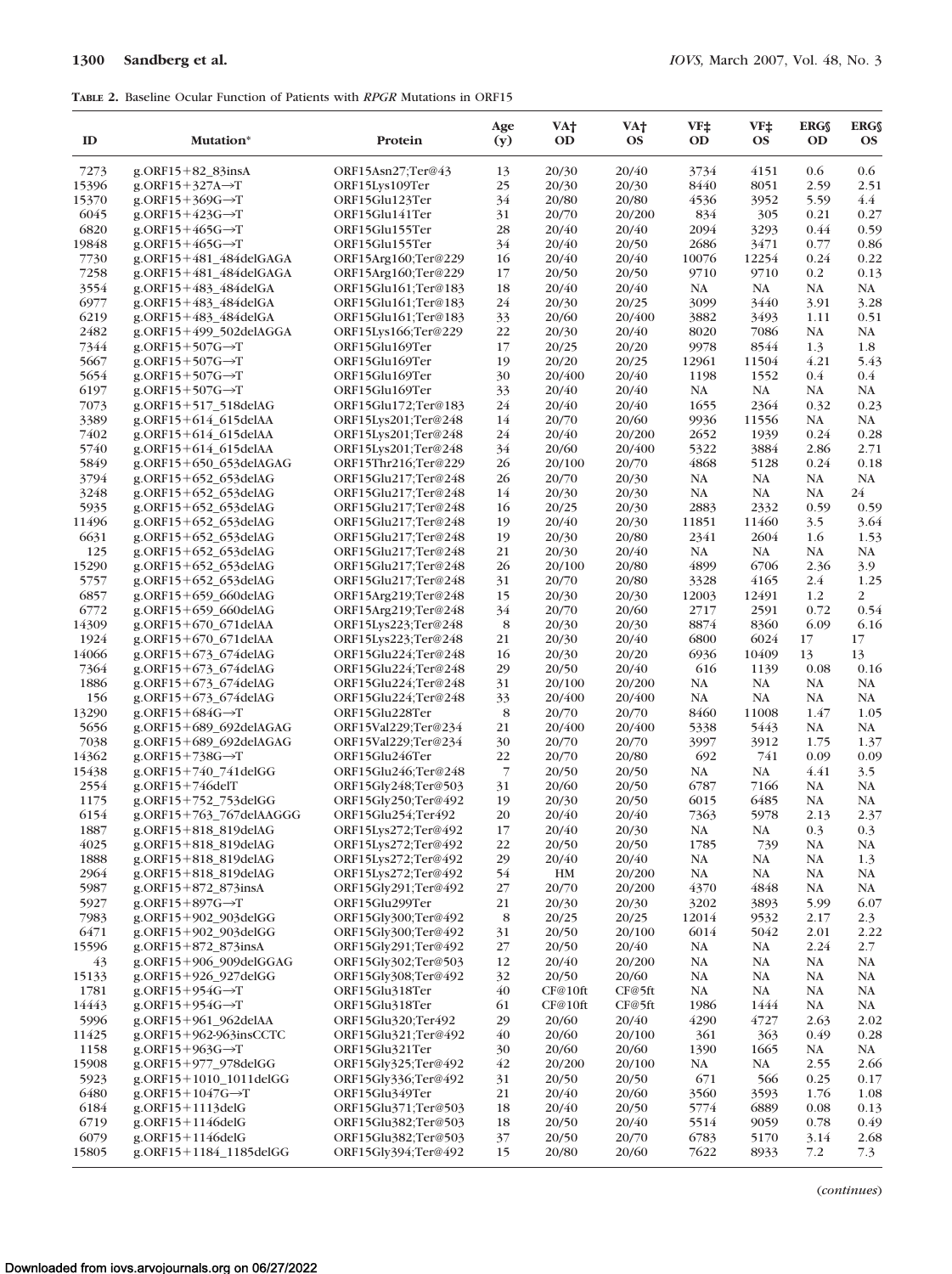|  | <b>TABLE 2.</b> <i>(continued)</i> . Baseline Ocular Function of Patients with <i>RPGR</i> Mutations in ORF15 |  |  |  |  |  |  |  |  |  |
|--|---------------------------------------------------------------------------------------------------------------|--|--|--|--|--|--|--|--|--|
|--|---------------------------------------------------------------------------------------------------------------|--|--|--|--|--|--|--|--|--|

| ID    | Mutation*                | Protein             | Age<br>(y) | VA†<br><b>OD</b> | VA†<br><b>OS</b> | VF‡<br><b>OD</b> | VF±<br><b>OS</b> | <b>ERGS</b><br><b>OD</b> | <b>ERGS</b><br>OS |
|-------|--------------------------|---------------------|------------|------------------|------------------|------------------|------------------|--------------------------|-------------------|
| 5852  | g.ORF15+1184 1185delGG   | ORF15Glv394;Ter@492 | 18         | 20/50            | 20/60            | 4704             | 9035             | 1.5                      | $1.4^{\circ}$     |
| 5741  | $g$ .ORF15+1191delG      | ORF15Glu397:Ter@503 | 41         | 20/40            | 20/40            | 4864             | 4832             | 4.38                     | 3.02              |
| 3892  | g.ORF15+1254 1257delGGAG | ORF15Gly418;Ter@503 | 26         | CF@10ft          | 20/80            | 9681             | 9090             | <b>NA</b>                | <b>NA</b>         |
| 7748  | g.ORF15+1254 1257delGGAG | ORF15Glv418:Ter@503 | 26         | 20/70            | 20/80            | 9936             | 9355             | 0.7                      | 1.4               |
| 3894  | g.ORF15+1254 1257delGGAG | ORF15Glv418;Ter@503 | 28         | 20/50            | 20/60            | 9391             | 9138             | <b>NA</b>                | <b>NA</b>         |
| 7843  | g.ORF15+1254_1257delGGAG | ORF15Gly418;Ter@503 | 35         | 20/200           | 20/400           | 7347             | 8452             | 1.62                     | 2.16              |
| 15151 | g.ORF15+1254 1257delGGAG | ORF15Glv418;Ter@503 | 40         | 20/400           | 20/400           | NA               | NA.              | 4.2                      | 5.6               |
| 5754  | g.ORF15+1258_1259delAG   | ORF15Glu419;Ter@492 | 25         | 20/200           | 20/50            | 609              | 930              | 0.06                     | 0.12              |
| 7555  | g.ORF15+1339 1340delAG   | ORF15Glu446:Ter@493 | 45         | 20/80            | 20/30            | 7288             | 6602             | 13                       | 13                |
| 6889  | g. $ORF15+1339$ delA     | ORF15Glu446:Ter@503 | 20         | 20/30            | 20/25            | 15537            | 13333            | 6.9                      | 7.38              |
| 6635  | g. $ORF15+1339$ delA     | ORF15Glu446:Ter@503 | 25         | 20/40            | 20/50            | 619              | 1065             | 0.14                     | 0.12              |
| 14072 | g.ORF15+1343 1344delGG   | ORF15Gly447;Ter@493 | 47         | 20/200           | 20/200           | 12026            | 12153            | 3.92                     | 4.2               |
|       |                          | Mean                | 26         | 20/49            | 20/51            | 5634             | 5796             | 2.66                     | 2.99              |

CF, count fingers; HM, hand motions. NA, not available.

\* Nucleotide positions in ORF15 are based on the study by Vervoort et al.16

† Measured with a projected Snellen chart.

 $\ddagger$  Visual field area in deg<sup>2</sup> to the V4e white stimulus of the Goldmann perimeter (normal  $\geq 11,399$  deg<sup>2</sup>).

§ ERG amplitude in microvolts to 30 Hz white full-field stimulation (normal  $\geq$  50  $\mu$ V).

tosa,12 provides a good fit for describing short-term disease progression in patients with retinitis pigmentosa, $<sup>2</sup>$  and has been used in several</sup> longitudinal studies of retinitis pigmentosa.<sup>1,2,8-10,13,14</sup> Repeated-measures longitudinal regression (performed with PROC MIXED of SAS, ver. 9; SAS Institute, Cary, NC) was used to estimate the mean rate of change for each outcome measure, based on the average log<sub>e</sub> value for both eyes at each visit (when data for both eyes were available). By including terms for genotype (i.e., *RPGR* versus *RHO* mutation) and the cross-product of time  $\times$  genotype, we compared mean slopes in patients with *RPGR* mutations versus mean slopes in patients with *RHO* mutations. We also used longitudinal regression to compare the mean rates of progression in patients with *RPGR* mutations in exons 1 to 14 (*n* - 33) with the mean rates in patients who had *RPGR* mutations in open reading frame (ORF)  $15$  ( $n = 80$ ), because a previous analysis had suggested differences in ocular function between these two groups based on single visits.<sup>5</sup>

We used the commercial software (PROC LIFEREG of SAS) to fit a Weibull function to survival data and compare the age distribution of legal blindness in patients with *RPGR* mutations to the corresponding distribution in patients with *RHO* mutations. These plots provide a visualization of the long-term course of disease, and the model allows inclusion of left-censored data (i.e., a patient failing at baseline) and right-censored data (i.e., a patient not failing during follow-up) as well as interval-censored data (i.e., a patient failing between exams occurring at ages *x*1 and *x*2). For this purpose, we applied failure criteria (i.e., a visual acuity  $\leq$  20/200 or a visual field area  $\leq$  314 deg<sup>2</sup> in one eye and a visual acuity  $\leq$ 20/200 or a visual field area  $\leq$ 314 deg<sup>2</sup> in the fellow eye) to the entire dataset. The area of  $314 \text{ deg}^2$  corresponds to an equivalent diameter of 20° (i.e., a criterion for legal blindness) and was used in lieu of measuring the linear extent of each remaining visual field directly from charts. We also used a visual acuity  $\leq$ 20/200 alone and a visual field area  $\leq$ 314 deg<sup>2</sup> alone as failure criteria, to determine which was the critical factor that led to legal blindness in each group.

#### **RESULTS**

#### **Baseline Ocular Function**

Tables 1 and 2 list the baseline raw data and mean values for the *RPGR* patients with mutations in exons 1 to 14 and with ORF15 mutations, respectively. None of the mean values in one group is significantly different from the corresponding mean value in the other group.

#### **Mean Rates of Change**

Table  $3$  shows the mean annual  $log_e$  rates of change in the patients with *RPGR* mutations, with standard errors and significance levels. The mean log<sub>e</sub> values correspond to mean annual exponential rates of decline of 4.0% for Snellen visual acuity, 4.7% for visual field area to the V4e test light, and 7.1% for cone ERG amplitude to 30-Hz flashes. In comparison, the *RHO* patients had a mean annual exponential rate of visual acuity decline (1.6%) and a mean annual exponential rate of visual field decline (2.9%) that were slower than the corresponding rates in the patients with *RPGR* mutations ( $P \le 0.001$  and  $P =$ 0.002, respectively). In contrast, the *RHO* patients had a mean annual exponential rate of decline in ERG amplitude (7.7%) that was not significantly different from that of the *RPGR* patients ( $P = 0.39$ ).

When we divided our patients with *RPGR* mutations into those with mutations in exons 1 to 14 and those with mutations in ORF15, we found a significant group difference in the mean annual exponential rates of decline in ERG amplitude  $(9.5\%$  versus 6.3%, respectively;  $P = 0.005$ ), but no significant difference in the rates of decline in visual acuity (3.4% versus 4.3%, respectively;  $P = 0.17$ ) or visual field  $(4.9\%$  versus  $4.6\%$ , respectively;  $P = 0.78$ ).

#### **Median Age to Reach Legal Blindness**

We found a significant effect of genotype on the age distribution for legal blindness ( $P \le 0.001$ ). Figure 1 shows that our patients with *RPGR* mutations reached legal blindness, based on loss of acuity and/or field, at a median age (45 years) that was 32 years younger than that of our patients with *RHO*

**TABLE 3.** Annual Rates of Change in Patients with *RPGR* Mutations

| <b>Ocular Function</b>                       | $n^*$     | $Mean \pm SEM$                           | $P_{\perp}$        |
|----------------------------------------------|-----------|------------------------------------------|--------------------|
| Log. visual acuity                           | 93        | $-0.041 \pm 0.003$                       | < 0.001            |
| Log. visual field area<br>Log. ERG amplitude | 102<br>60 | $-0.048 \pm 0.004$<br>$-0.074 \pm 0.006$ | < 0.001<br>< 0.001 |

\* After censoring data to minimize ceiling and floor effects and preserve a follow-up  $\geq$  3 years.

† Calculated by longitudinal regression using PROC MIXED of SAS.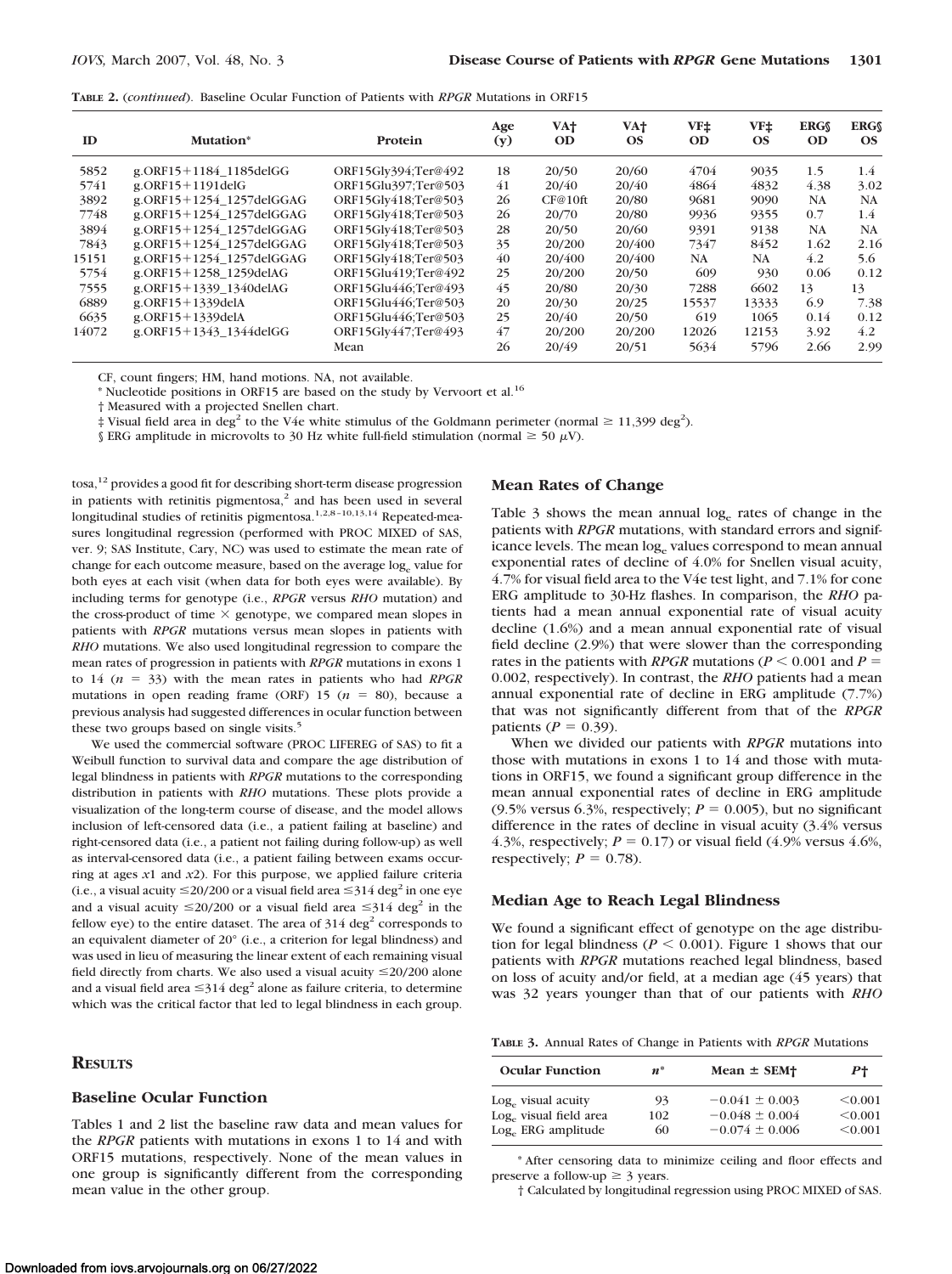

# **Proportion of Cases of Retinitis Pigmentosa above Legal Blindness**

**FIGURE 1.** Weibull plot survival analysis for legal blindness (i.e., loss of acuity and/or field) by genotype. The effect of genotype was significant (Wald  $\chi^2$  test,  $P < 0.001$ ). *Vertical lines*: median age of legal blindness in patients with *RPGR* mutations (*left*) and in patients with *RHO* mutations (*right*).

mutations (77 years). Figure 2 shows that the development of legal blindness was driven primarily by visual acuity loss in the patients with *RPGR* mutations and by visual field loss in the patients with *RHO* mutations. That is, in the patients with *RPGR* mutations, the survival curve based on a visual acuity of 20/200 or less is shifted to younger ages compared with the survival curve based on a visual field area of  $314 \text{ deg}^2$  or less. In contrast, the visual field survival curve is shifted to younger ages compared with the visual acuity survival curve of the patients with *RHO* mutations.

Figure 2 also shows that, although the time course for surviving visual acuity was markedly different by genotype, the time course for surviving visual field was not significantly different in the two groups of patients. Because our clinical impression has been that patients with X-linked retinitis pigmentosa are left with a small central island of vision at a younger age than patients with dominant retinitis pigmentosa, we repeated the visual field survival comparison after subtracting peripheral islands from field area and then censoring baseline field areas  $>4915$  deg<sup>2</sup>, to exclude fields with large peripheral areas connected by a narrow bridge to the central field. We found a significant effect of genotype on the age distribution for retaining central field ( $P \le 0.001$ , Fig. 2). The median age for central field area decreasing to  $314 \text{ deg}^2$  or less was 22 years younger in the *RPGR* patients (37 years) than in the *RHO* patients (59 years).



# Proportion of Cases of Retinitis Pigmentosa above Legal **Blindness based on Acuity Alone and Field Alone**

**FIGURE 2.** Weibull plot survival analysis for a visual acuity 20/200 (*blue curves*) or a visual field area  $>314$  deg<sup>2</sup> (i.e., an equivalent diameter of 20°, *green curves*) by genotype. Visual field survival is also shown for the central field, excluding peripheral islands (*red curves*). The effect of genotype was significant for visual acuity ( $P \leq 0.001$ ) and for central field ( $P \le 0.001$ ), but not for total field  $(P = 0.29)$ .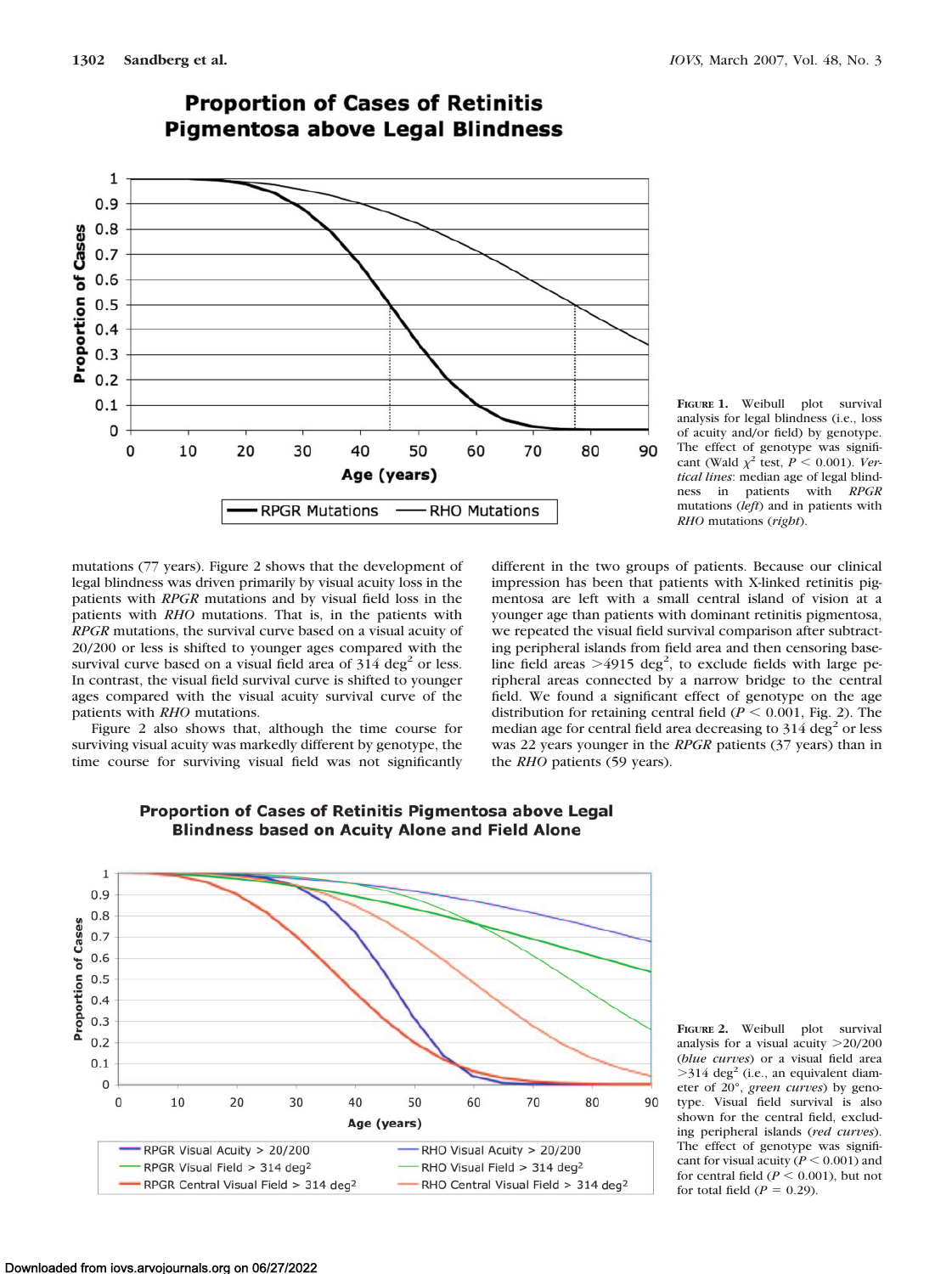**TABLE 4.** Visual Acuity and Central Foveal Thickness by Genotype in Retinitis Pigmentosa

| Genotype    | ID    | Age<br>(y) | Visual Acuity* | <b>Central Foveal Thickness</b><br>$(\mu m)^*$ |
|-------------|-------|------------|----------------|------------------------------------------------|
|             |       |            |                |                                                |
| <b>RHO</b>  | 19400 | 26         | 20/20          | 156                                            |
|             | 15594 | 39         | 20/20          | 187                                            |
|             | 19785 | 40         | 20/25          | 172                                            |
|             | 19173 | 41         | 20/30          | 165                                            |
|             | 19582 | 43         | 20/20          | 173                                            |
| <b>RPGR</b> | 14309 | 19         | 20/30          | 134                                            |
|             | 15396 | 32         | 20/44          | 147.5                                          |
|             | 11496 | 33         | 20/114         | 37                                             |
|             | 15133 | 38         | 20/89          | 83.5                                           |
|             | 1888  | 47         | 20/55          | 117                                            |

\* Mean of both eyes. Lower norm for central foveal thickness  $= 118 \mu m$  for these conditions of testing. $<sup>1</sup>$ </sup>

#### **Optical Coherence Tomography**

Five of the 10 *RHO* patients with available OCTs had reduced visual acuity associated with macular cysts and were not considered further. Of the remaining patients with tomograms, the five with *RHO* mutations had a mean visual acuity of 20/22 and the five with *RPGR* mutations had a mean visual acuity of 20/53 (Table 4). This difference was significant ( $P = 0.002$ ). Their mean retinal thicknesses at the foveal center were 171 and  $104 \mu m$ , respectively. The thickness in the *RHO* patients is similar to the normal mean thickness for our test system  $(167)$  $\mu$ m),<sup>11</sup> and that in the *RPGR* patients is significantly smaller than that in the *RHO* patients (*t*-test for unequal variances,  $P =$ 0.03). Figure 3 shows a tomogram from a 40-year-old *RHO* patient with a visual acuity of 20/25 and from a 38-year-old *RPGR* patient with a visual acuity of 20/100. The patient with the *RHO* mutation had a normal retinal thickness profile, whereas the patient with the *RPGR* mutation had a broad foveal depression with attenuation of the outer nuclear layer centrally, indicating loss of central foveal cones.

#### **DISCUSSION**

The present study, based on data from two large cohorts observed for an average of 8 and 9 years, shows that patients with retinitis pigmentosa due to *RPGR* mutations lost Snellen visual acuity at more than twice the mean rate of patients with retinitis pigmentosa due to *RHO* mutations. Our survival analyses over the long term showed that the median age of legal blindness was much younger age in patients with *RPGR* mutations than in patients with *RHO* mutations. Our data also showed that becoming legally blind was due primarily to loss of visual acuity in RPGR patients and to loss of visual field in RHO patients.

OCT recordings revealed that the difference in mean visual acuity between these two groups may be attributable to photoreceptor loss. The tomograms of one *RPGR* patient showed a broad thinning of the fovea resembling that in the tomograms of patients with Stargardt's disease<sup>17</sup> or occult macular dystrophy.18 When visual acuity was reduced in patients with *RHO* mutations, it tended to be associated with macular cysts. Study of OCTs from additional *RHO* patients and *RPGR* patients who have reduced visual acuity will reveal whether these features are characteristic of these two groups.

We also found that patients with *RPGR* mutations lost visual field area to the V4e stimulus at a mean rate that was approximately 50% faster than that in patients with *RHO* mutations and were left with a central island of vision  $\leq$ 20° at a younger median age than the *RHO* patients. This result suggests that the faster loss of visual acuity by the *RPGR* patients may be a consequence of their faster loss of central field, consistent with a significant correlation between visual acuity and central visual field diameter in retinitis pigmentosa.<sup>19</sup> However, the two groups had similar age distributions for retaining 20° of total visual field and had nearly identical mean rates of progression of the full-field cone ERG, which derives mostly from the peripheral retina.

In a previous study based on single visits with adjustment for differences in age, we reported that patients with *RPGR* mutations in exons 1 to 14 had a borderline smaller mean visual field area ( $P = 0.04$ ) and mean cone ERG amplitude ( $P =$ 0.06) than did patients with *RPGR* mutations in ORF15,<sup>5</sup> suggesting that the former group had more severe disease at a given age than did the latter group. In the present study we evaluated whether mean rates of disease progression were different in these two groups. We found that patients with exon 1 to 14 mutations lost ERG amplitude 50% faster than did

**FIGURE 3.** Tomograms subtending 20° (Stratus High-resolution Optical Coherence Tomographer [OCT3], Carl Zeiss Meditec, Inc., Dublin, CA) from the right eye of a 40-year-old woman with dominant retinitis pigmentosa due to an *RHO* mutation (Pro23His) and visual acuity of 20/25 (*left*) and from the right eye of a 38-year-old man with X-linked retinitis pigmentosa due to an *RPGR* mutation (ORF15Gly308;Ter@492) and visual acuity of 20/100 (right). ONL, outer nuclear layer.

# Optical Coherence Tomograms in RP Patients with Known Gene Mutations